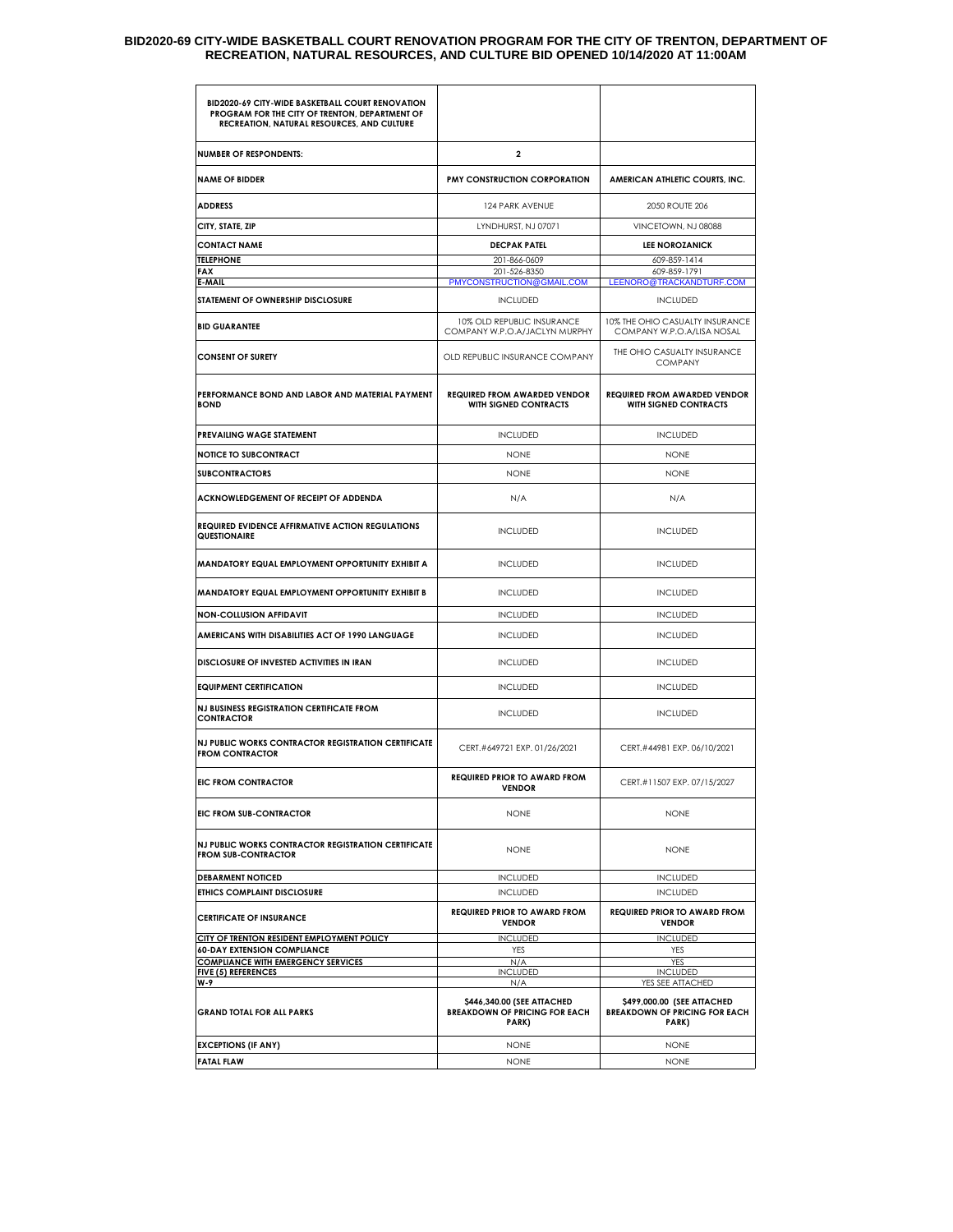# BID PROPOSAL FORM (CONTINUED) - IN ORDER OF PARK PRIORITY

| <b>PARK</b>                                | Court<br>Demoliti<br>on | <b>Crack</b><br>Repair | <b>Color Coat and</b><br>stripe                  | Remove/install<br>backboard/frame/<br>foundation | <b>Total Price per pa</b>  |
|--------------------------------------------|-------------------------|------------------------|--------------------------------------------------|--------------------------------------------------|----------------------------|
| Cad. Park 3                                | \$<br>13,000,00         | none                   | none                                             | none                                             | $\mathsf{S}$<br>13,000,00  |
| Edgewood<br>Ave. Park                      | none                    | \$                     | \$<br>$8\,00.0014,625.00$                        | none                                             | \$<br>23,025,0             |
| Wilkinson<br><b>Place Park</b>             | none                    | $\mathsf{E}$           | \$                                               | \$<br>$3360.00$ 14,625,00 13,200.00              | $\mathsf{S}$<br>31, 185, c |
| Sonny<br><u>Vereen</u><br>Park             | none                    | \$                     | $\overline{S}$                                   | $\zeta$<br>$4200.00$ 14,600.00 13,000.00         | £<br>31,800,00             |
| Franklin<br>Park 1/2<br>court              | none                    | \$                     | $(\hat{\mathbf{S}})$<br>$2520.00$ $14,625.00$    | none                                             | \$<br>17,145.0             |
| Pat Pone<br><u>Park</u>                    | none                    | \$.                    | 34,600.00<br>$2520.00$ As a wiffle ball<br>court | none                                             | \$<br>17, 120.0            |
| <u>Ike</u><br><b>Williams</b><br>Center    | none                    | \$                     | \$                                               | \$<br>2520.00   14,600.00   13,200.00            | \$<br>30,320,0             |
| <b>Jefferson</b><br><b>Vincent</b><br>Park | $\mathsf{S}$            | \$                     | \$<br>$34,50000$ 2730.00 14,600,00               | \$<br>13,000.00                                  | \$<br>64,830.00            |
| Second St<br>Park                          | \$<br>35,000.00         | none                   | none                                             | none                                             | 35,000.0                   |
| Cooper<br><b>Field</b>                     | none                    | none                   | none                                             | none                                             |                            |
| Total-<br>All parks                        |                         |                        |                                                  |                                                  | 5446,340.06                |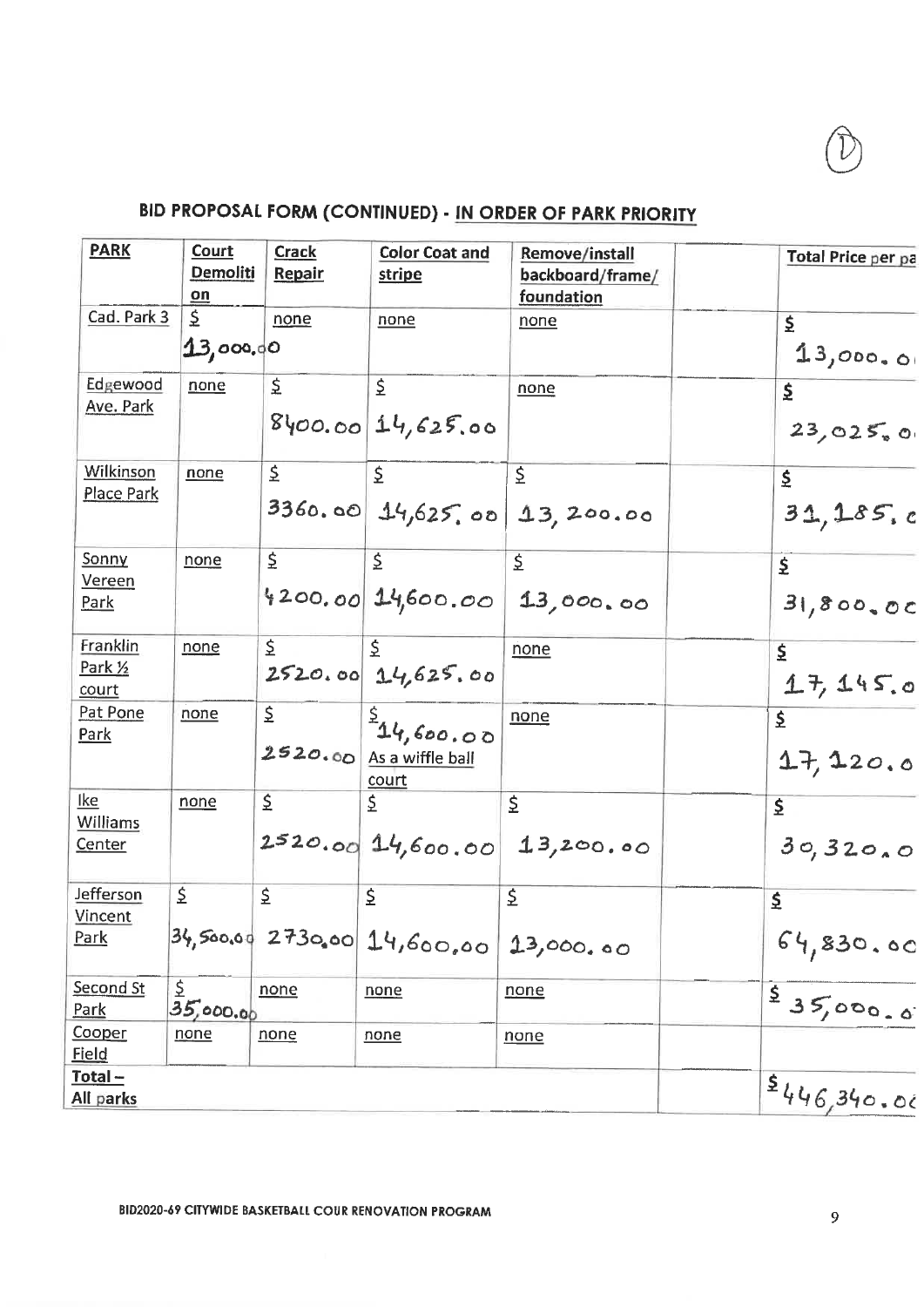#### **Bid Proposal Form**

Contract awards will be made on basis of per park prices provided below. Lump sum and square yard costs will be used in case of discrepancies between actual field conditions and information presented here; and for award of additional work or cost adjustment as applicable.

Demolition, removal and disposal of existing asphalt court, backboards and stone foundation. Please note that these items shall include the provision and installation of a 5" depth of approved topsoil, seed, fertilizer and lime over the entire disturbed area:

| Remove and dispose of backboard and foundation |          |             |
|------------------------------------------------|----------|-------------|
|                                                | lump sum | s1100.00    |
| <b>Asphalt &amp; foundation removal</b>        | Sq. Yd.  | $5 - 65.00$ |

Repair existing cracks and grade depressions as directed and provide and install color coating/stripping as specified

| Crack repair per linear foot                                | lin. ft. | 542.00  |
|-------------------------------------------------------------|----------|---------|
| • Please see attached specification for crack repair system |          |         |
| Court patch binder (if required)                            | Sq. Yd.  | 5125.00 |

**Court color coat and stripe** lump sum  $$14,625,00$ • Please see attached specification for binder, color coating and striping

Remove and dispose of existing and Accept Delivery, Assemble, and Install specified backboards as per manufacturer's instructions.

| Per backboard | lump sum | 5660000 |
|---------------|----------|---------|
|---------------|----------|---------|

Please note that this item includes the restoration of the court area disturbed during the removal/install.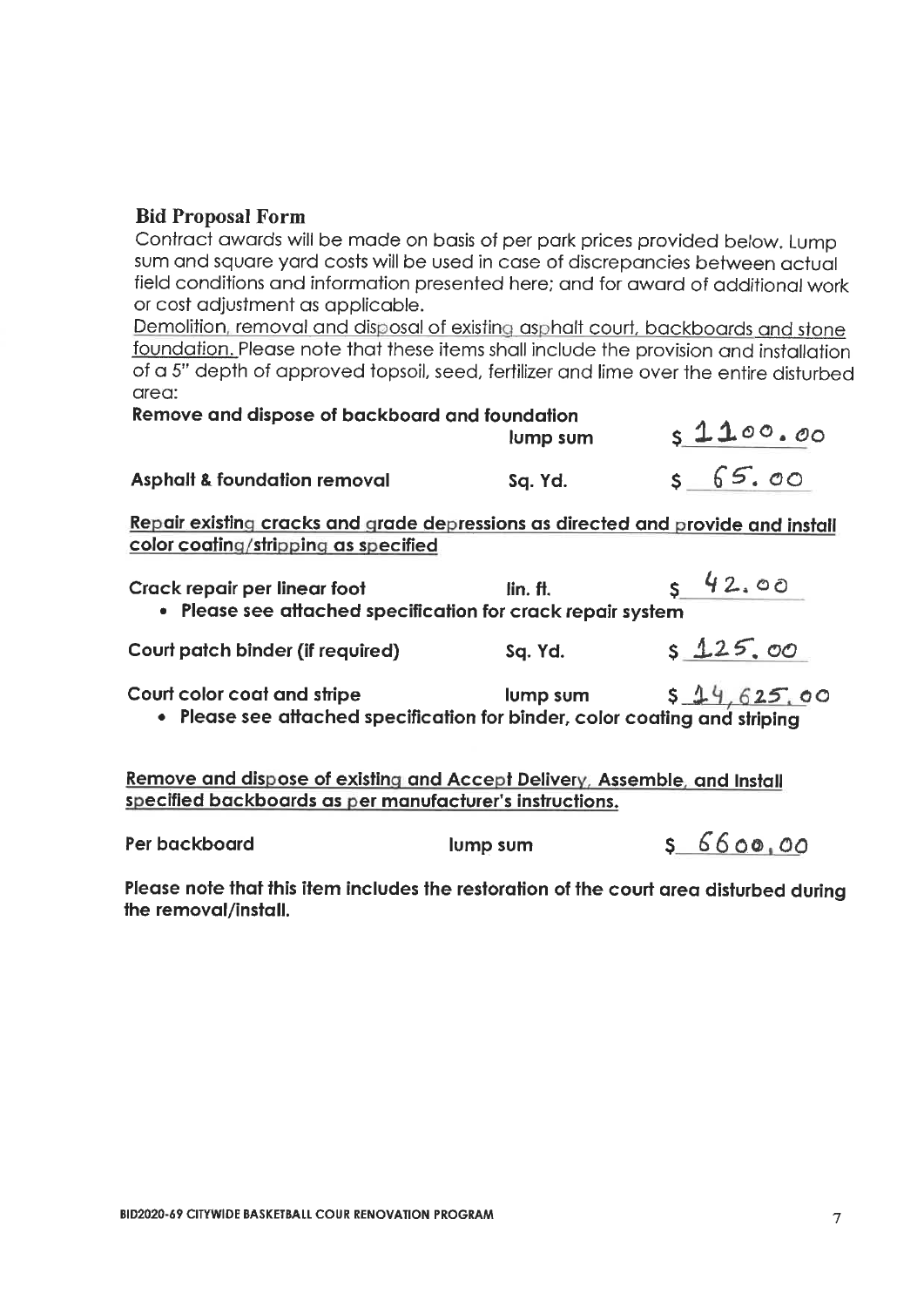### BID PROPOSAL FORM (CONTINUED) - IN ORDER OF PARK PRIORITY

| <b>PARK</b>                    | <b>Court</b><br><b>Demoliti</b><br>on | <b>Crack</b><br>Repair | <b>Color Coat and</b><br>stripe                               | Remove/install<br>backboard/frame/<br>foundation | Total Price per par                      |
|--------------------------------|---------------------------------------|------------------------|---------------------------------------------------------------|--------------------------------------------------|------------------------------------------|
| <b>Breunig</b><br>Ave          | none                                  |                        | $\frac{5}{2}$ 2100.00 $\frac{5}{4}$ 14,625.00                 | none                                             | 546,725,0                                |
| Mon.<br>Lipinski - BB<br>court | none                                  | \$                     | $\vert \xi \vert$<br>$5250.00$ 14, 625.00                     | none                                             | \$<br>19,875.00                          |
| Mon.<br>Lipinski<br>Bike polo  | none                                  | \$                     | $\sqrt{2}$<br>$2940.00   16,625.00  $ Per board               |                                                  | \$<br>22,065.00                          |
| Martin<br>Luther King<br>Park  | none                                  | \$                     |                                                               | $6720.00$ 14,625.00 13,200.00                    | \$<br>34,545.00                          |
| <b>Carter Park</b>             | <u>none</u>                           |                        | $rac{5}{5}$ 250.00 <sup>2</sup> $14,625.00$                   | none                                             |                                          |
| John Beech<br>Park             | none                                  |                        |                                                               | $rac{5040.00}{14,625,00}$ \$ 13,200.00           | $\frac{\frac{5}{2}19,875.00}{32,865.00}$ |
| John Beech<br>Park 2           | 51625<br>Per<br><u>sq.yd.</u>         | none                   | none                                                          | none                                             | $\overline{5}$<br>1625.00                |
| Cadwalader<br>Park             | none                                  |                        | $23570.00$ $514,625.00$                                       | none                                             | 518,195.00                               |
| Cad. Park 2                    | none                                  | \$.<br>2520.00         | $\frac{1}{2}$ 14,625,00 none<br><u>(as a futsal</u><br>court) |                                                  | $\overline{\mathbf{5}}$<br>17,145.00     |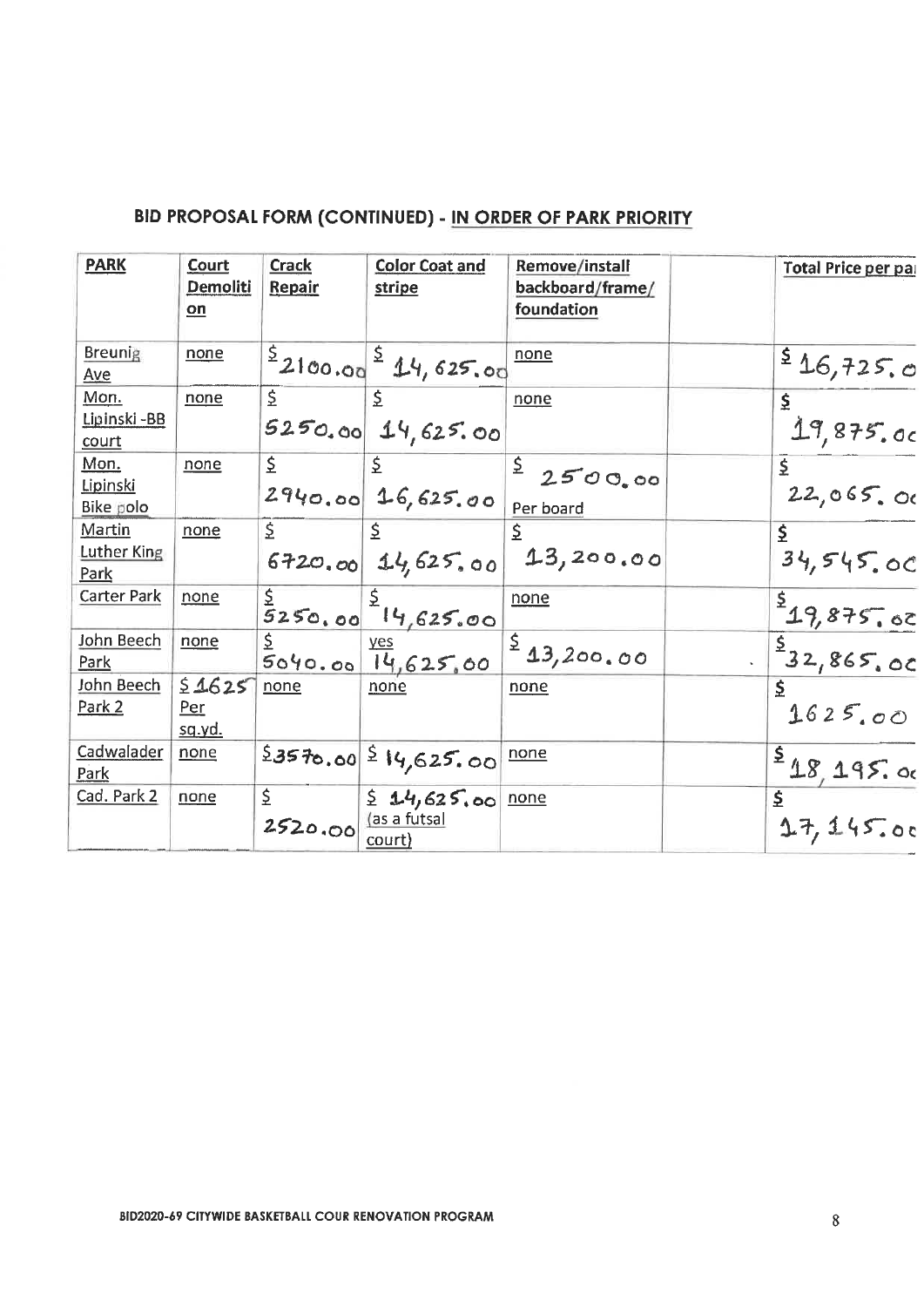AMERICAN ATHLETIC COURTS, INC. 2050 Rt 206

# BID PROPOSAL FORM (CONTINUED) - IN ORDER OF PARK PRIORITY

| <b>PARK</b>                                    | <b>Court</b><br><b>Demoliti</b><br>$on$                                | <b>Crack</b><br>Repair           | <b>Color Coat and</b><br><u>stripe</u>                                  | <b>Remove/install</b><br>backboard/frame/<br>foundation | Total Price per                    |
|------------------------------------------------|------------------------------------------------------------------------|----------------------------------|-------------------------------------------------------------------------|---------------------------------------------------------|------------------------------------|
| Cad. Park 3                                    | \$<br>$D_1OOO$                                                         | none                             | none                                                                    | none                                                    | $\mathbf{\underline{S}}$<br>12,000 |
| Edgewood<br><b>Ave. Park</b>                   | none                                                                   | $\overline{\mathsf{S}}$<br>5,000 | $\mathbf{\Sigma}$<br>16,500                                             | none                                                    | $\overline{\mathbf{S}}$<br>21,500  |
| Wilkinson<br><b>Place Park</b>                 | none                                                                   | $\overline{\mathsf{z}}$          | $\overline{\underline{\underline{\varsigma}}}$<br>$5,000$ $16,500$      | $\overline{\mathsf{S}}$<br>21,500                       | $\mathbf{\underline{S}}$<br>43,000 |
| <b>Sonny</b><br>Vereen<br><b>Park</b>          | none                                                                   | $\mathsf{\Sigma}^-$              | $\overline{\mathsf{z}}$<br>$5,000$ $[6,500]$                            | $\mathsf{S}$<br>21,500                                  | \$<br>43,000                       |
| Franklin<br>Park 1/2<br>court                  | none                                                                   | $\overline{\mathsf{S}}$          | $\hat{\mathbf{z}}$                                                      | none                                                    | $\frac{1}{2}$<br>21,500            |
| Pat Pone<br>Park                               | none                                                                   | 5,000                            | $\frac{5,000}{1}$ $\frac{16,500}{2,3,000}$<br>As a wiffle ball<br>court | none                                                    | $\overline{\mathbf{S}}$<br>28,000  |
| <u>Ike</u><br><b>Williams</b><br><u>Center</u> | none                                                                   | $\dot{\Sigma}$                   | $\mathsf{\Sigma}$<br>6000   16,500                                      | $\mathbf{\Sigma}$<br>21,500                             | $\mathbf{\Sigma}$<br>44,000        |
| <b>Jefferson</b><br><b>Vincent</b><br>Park     | \$                                                                     | $\mathbf{\Sigma}$<br>6,000       | $\mathbf{\underline{5}}$<br>(7,500)                                     | $\mathsf{\underline{S}}$<br>23,000                      | \$<br>$\frac{46,500}{12,000}$      |
| Second St<br><b>Park</b>                       | $\circledcirc$<br>$\mathsf{S}$<br>$\partial_1 \mathcal{O} \mathcal{O}$ | none                             | none                                                                    | none                                                    | \$                                 |
| Cooper<br><u>Field</u>                         | none                                                                   | none                             | none                                                                    | none                                                    |                                    |
| <u>Total –</u><br>All parks                    |                                                                        |                                  |                                                                         |                                                         | \$<br>499,00                       |

**BID2020-69 CITYWIDE BASKETBALL COUR RENOVATION PROGRAM** 

 $\psi$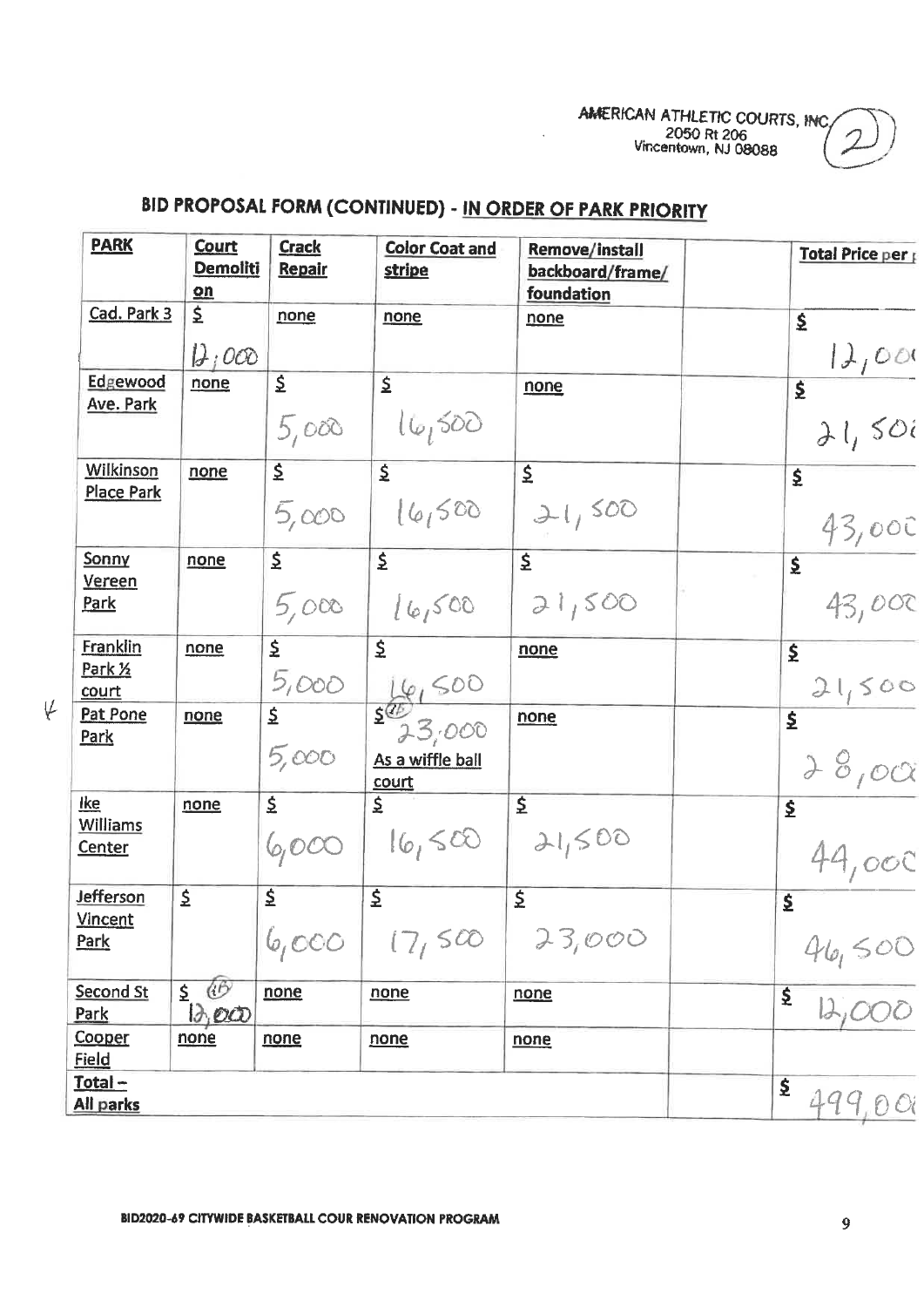#### AMERICAN ATHLETIC COURTS, INC. 2050 Rt 206 Vincentown, NJ 08088

#### **Bid Proposal Form**

Contract awards will be made on basis of per park prices provided below. Lump sum and square yard costs will be used in case of discrepancies between actual field conditions and information presented here; and for award of additional work or cost adjustment as applicable.

Demolition, removal and disposal of existing asphalt court, backboards and stone foundation. Please note that these items shall include the provision and installation of a 5" depth of approved topsoil, seed, fertilizer and lime over the entire disturbed area:

| Remove and dispose of backboard and foundation |          |           |
|------------------------------------------------|----------|-----------|
|                                                | lump sum | .1500     |
| <b>Asphalt &amp; foundation removal</b>        | Sa. Yd.  | $s$ 1.500 |

Repair existing cracks and grade depressions as directed and provide and install color coating/stripping as specified

| Crack repair per linear foot<br>· Please see attached specification for crack repair system                                           | $\mathop{\text{lin.}}\nolimits$ ff. |              |
|---------------------------------------------------------------------------------------------------------------------------------------|-------------------------------------|--------------|
| Court patch binder (if required)                                                                                                      | Sq. Yd.                             |              |
| Court color coat and stripe<br>· Please see attached specification for binder, color coating and striping                             | lump sum                            | $5 - 16,500$ |
| Remove and dispose of existing and Accept Delivery, Assemble, and Install<br>specified backboards as per manufacturer's instructions. |                                     |              |
| Per backboard                                                                                                                         | lump sum                            |              |

Please note that this item includes the restoration of the court area disturbed during the removal/install.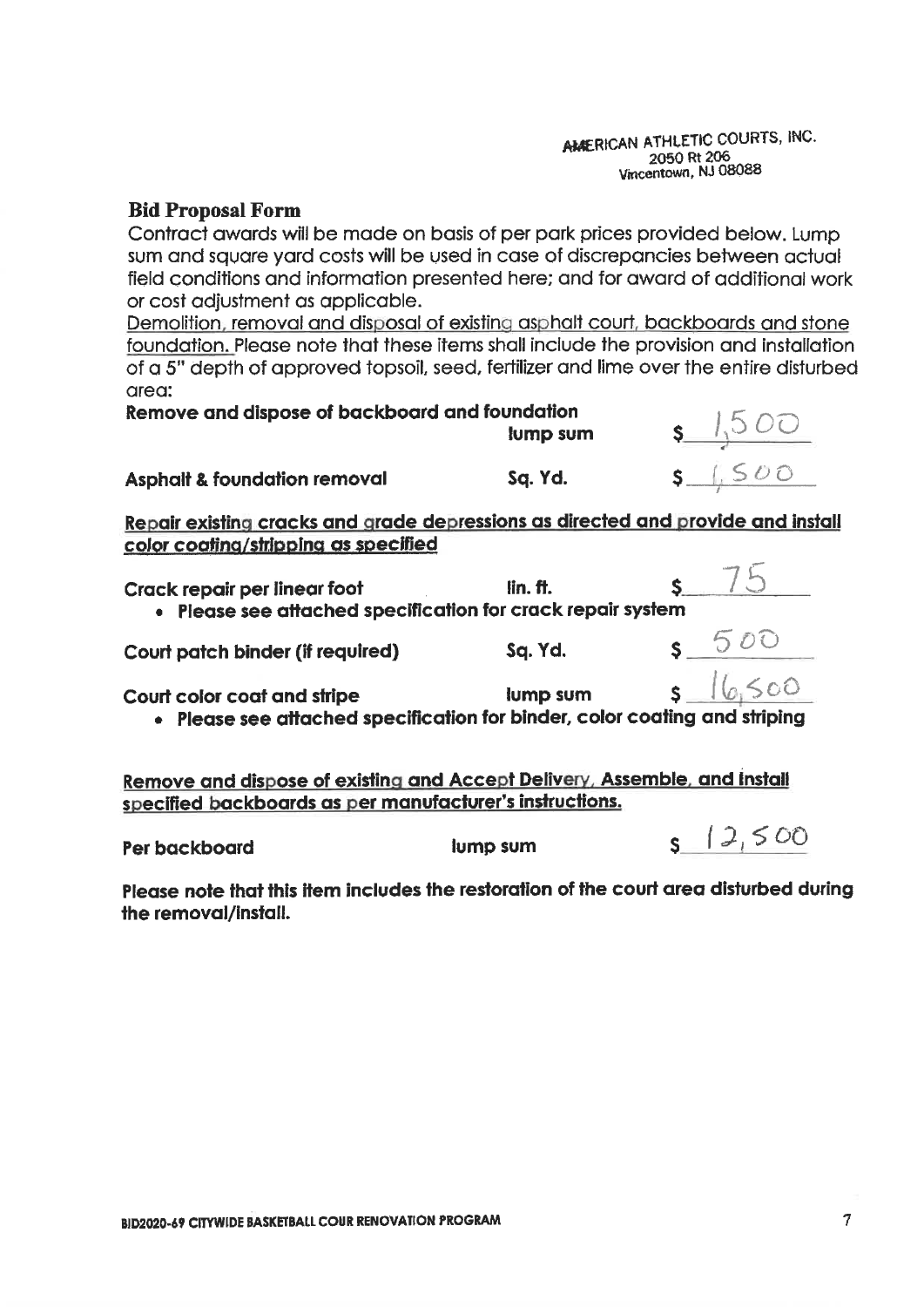### AMERICAN ATHLETIC COURTS, INC. 2050 Rt 206<br>Vincentown, NJ 08088

## BID PROPOSAL FORM (CONTINUED) - IN ORDER OF PARK PRIORITY

| <b>PARK</b>                                 | <b>Court</b><br><b>Demoliti</b><br>$on$     | <b>Crack</b><br>Repair | <b>Color Coat and</b><br><b>stripe</b>                                                                                                                                                                                                                                                                                                      | <b>Remove/install</b><br>backboard/frame/<br><u>foundation</u> | Total Price per p                 |
|---------------------------------------------|---------------------------------------------|------------------------|---------------------------------------------------------------------------------------------------------------------------------------------------------------------------------------------------------------------------------------------------------------------------------------------------------------------------------------------|----------------------------------------------------------------|-----------------------------------|
| <b>Breunig</b><br>Ave                       | none                                        | $\frac{5}{5000}$       | $\mathsf{\Sigma}$<br>16,500                                                                                                                                                                                                                                                                                                                 | none                                                           | \$<br>500                         |
| Mon.<br>Lipinski -BB<br>court               | none                                        | 6,500                  | $\hat{\mathbf{z}}$<br>500                                                                                                                                                                                                                                                                                                                   | none                                                           | $\overline{\mathbf{5}}$           |
| Mon.<br><u>Lipinski</u><br><b>Bike polo</b> | none                                        | 5,000                  | \$<br>500                                                                                                                                                                                                                                                                                                                                   | $\sqrt{2}$ ,<br>1,000<br>Per board                             | $\hat{\mathbf{z}}$<br>22500       |
| <b>Martin</b><br>Luther King<br>Park        | none                                        | 5,000                  | $\overline{\underline{\mathsf{S}}}$<br>6,500                                                                                                                                                                                                                                                                                                | $\overline{\mathsf{S}}$<br>21500                               | $\hat{\mathbf{z}}$                |
| <b>Carter Park</b>                          | none                                        | $\frac{5}{5000}$       | $\overline{\mathsf{z}}$<br>6500                                                                                                                                                                                                                                                                                                             | none                                                           | $\overline{\mathbf{S}}$<br>500    |
| John Beech<br>Park                          | none                                        | 5,000                  | yes<br>6,500                                                                                                                                                                                                                                                                                                                                | $\overline{\mathsf{S}}$<br>1,500                               | $\overline{\mathbf{z}}$<br>430 CC |
| John Beech<br>Park 2<br>3554                | $\frac{2}{\text{Per}}$ 400<br><u>sq.yd.</u> | none                   | none                                                                                                                                                                                                                                                                                                                                        | none                                                           | $\overline{\mathbf{S}}$           |
| Cadwalader<br>Park                          | none                                        | $\frac{2}{5,000}$      | $\mathsf{\Sigma}$                                                                                                                                                                                                                                                                                                                           | none                                                           | $\mathbf{\underline{S}}$<br>500   |
| Cad. Park 2                                 | none                                        | 5,000                  | $\frac{2}{\frac{1}{2} \left( \frac{6}{2} \right)^2}$<br>$\frac{1}{2}$ $\frac{1}{2}$ $\frac{1}{2}$ $\frac{1}{2}$ $\frac{1}{2}$ $\frac{1}{2}$ $\frac{1}{2}$ $\frac{1}{2}$ $\frac{1}{2}$ $\frac{1}{2}$ $\frac{1}{2}$ $\frac{1}{2}$ $\frac{1}{2}$ $\frac{1}{2}$ $\frac{1}{2}$ $\frac{1}{2}$ $\frac{1}{2}$ $\frac{1}{2}$ $\frac{1}{2}$<br>court) | none                                                           | $\overline{\mathbf{S}}$<br>21,500 |